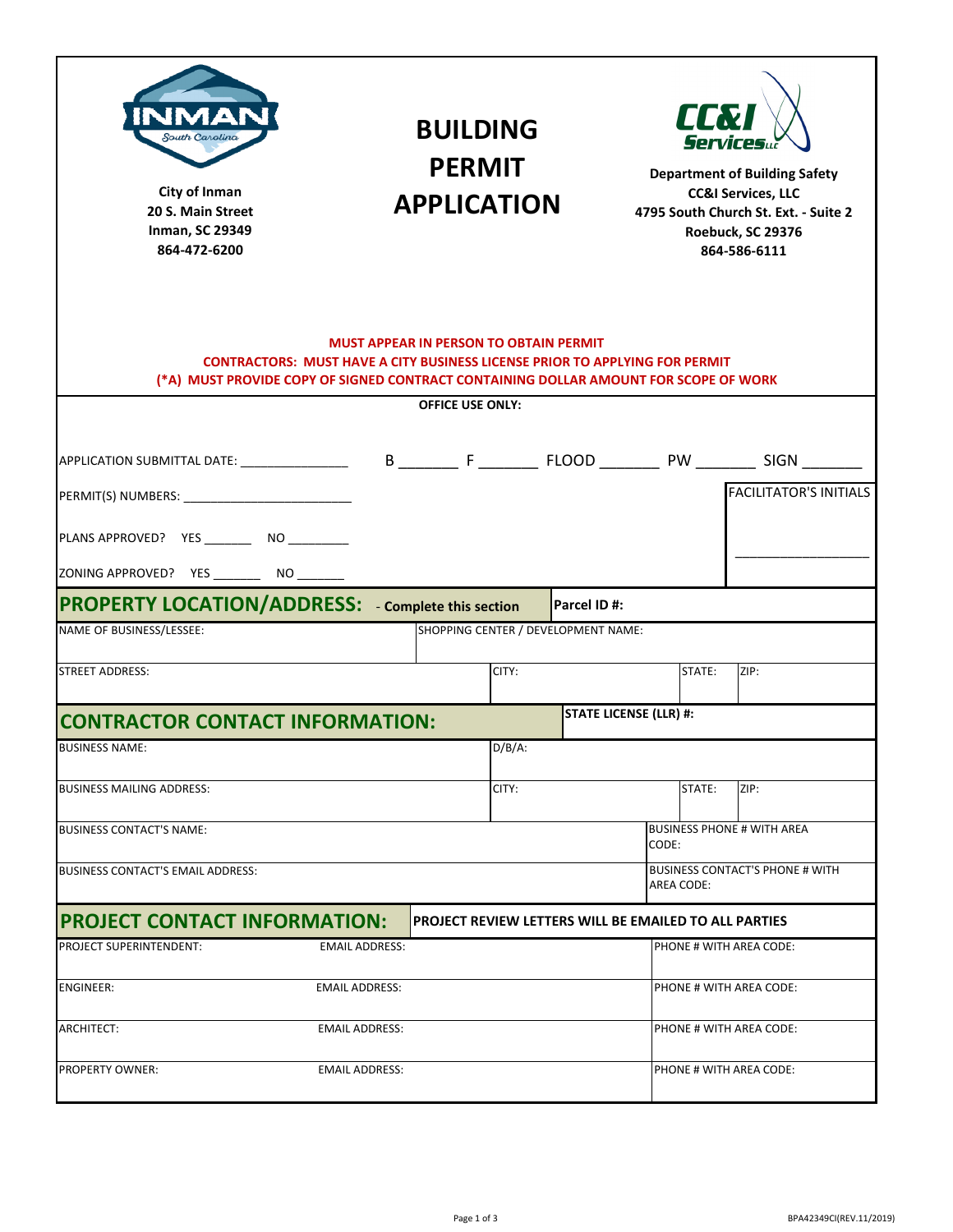| <b>DESCRIPTION OF WORK:</b>                                                                                                                  |                                                                                                                  |  |  |  |  |  |  |  |
|----------------------------------------------------------------------------------------------------------------------------------------------|------------------------------------------------------------------------------------------------------------------|--|--|--|--|--|--|--|
|                                                                                                                                              |                                                                                                                  |  |  |  |  |  |  |  |
|                                                                                                                                              |                                                                                                                  |  |  |  |  |  |  |  |
|                                                                                                                                              |                                                                                                                  |  |  |  |  |  |  |  |
|                                                                                                                                              |                                                                                                                  |  |  |  |  |  |  |  |
|                                                                                                                                              |                                                                                                                  |  |  |  |  |  |  |  |
|                                                                                                                                              |                                                                                                                  |  |  |  |  |  |  |  |
|                                                                                                                                              |                                                                                                                  |  |  |  |  |  |  |  |
|                                                                                                                                              |                                                                                                                  |  |  |  |  |  |  |  |
|                                                                                                                                              |                                                                                                                  |  |  |  |  |  |  |  |
|                                                                                                                                              |                                                                                                                  |  |  |  |  |  |  |  |
|                                                                                                                                              |                                                                                                                  |  |  |  |  |  |  |  |
| <b>PROPERTY TYPE:</b>                                                                                                                        | RESIDENTIAL<br>COMMERCIAL                                                                                        |  |  |  |  |  |  |  |
| TYPE OF WORK (check all that apply):                                                                                                         |                                                                                                                  |  |  |  |  |  |  |  |
| REMODEL<br><b>NEW</b>                                                                                                                        | <b>REPAIRS</b><br><b>ADDITION (commercial only)</b>                                                              |  |  |  |  |  |  |  |
| GROSS SQUARE FOOTAGE OF ENTIRE BUILDING:                                                                                                     | GROSS SQUARE FOOTAGE OF THE TENANT SPACE:                                                                        |  |  |  |  |  |  |  |
| SEWER: Plans Required for New Construction or Adding Fixtures: Two (2) Copies of Site and                                                    |                                                                                                                  |  |  |  |  |  |  |  |
| <b>UTILITIES / SEWER: RESIDENTIAL ONLY</b><br>POWER COMPANY:                                                                                 | <b>Drainage Plans</b><br>SEWER:                                                                                  |  |  |  |  |  |  |  |
|                                                                                                                                              | CITY OF: INMAN                                                                                                   |  |  |  |  |  |  |  |
| <b>GAS COMPANY:</b>                                                                                                                          | <b>PAID RECEIPT REQUIRED</b>                                                                                     |  |  |  |  |  |  |  |
| <b>CHANGE OF USE:</b>                                                                                                                        | <b>YES</b><br><b>NO</b>                                                                                          |  |  |  |  |  |  |  |
| ZONING DISTRICT:                                                                                                                             | Is the building over 5,000 Sq. Ft.?<br>Project Type:<br><b>NO</b><br><b>YES</b><br>Multi-Tenant<br>Single Tenant |  |  |  |  |  |  |  |
|                                                                                                                                              | Multi-Family:<br>Has the site been vacant over 180 days?                                                         |  |  |  |  |  |  |  |
|                                                                                                                                              | Condominium<br>Apartments<br>YES<br><b>NO</b><br>Do you have a current business license?                         |  |  |  |  |  |  |  |
| (*A) CONTRACT AMOUNT:                                                                                                                        | \$<br>Yes, #:<br>No                                                                                              |  |  |  |  |  |  |  |
| <b>CONTRACTORS: YOU MUST PURCHASE A CITY BUSINESS LICENSE IN ORDER TO OBTAIN A PERMIT AND CONDUCT WORK.</b>                                  |                                                                                                                  |  |  |  |  |  |  |  |
| City of Inman                                                                                                                                |                                                                                                                  |  |  |  |  |  |  |  |
| BUILDING CODES FEE SCHEDULE - EFFECTIVE December 5, 2019<br>For information on how to apply and calculate residential/commercial fees please |                                                                                                                  |  |  |  |  |  |  |  |
|                                                                                                                                              | click on the link: www.cciservicesllc.com/inmanbuildingsafety Table 1 BVD Chart                                  |  |  |  |  |  |  |  |
|                                                                                                                                              |                                                                                                                  |  |  |  |  |  |  |  |